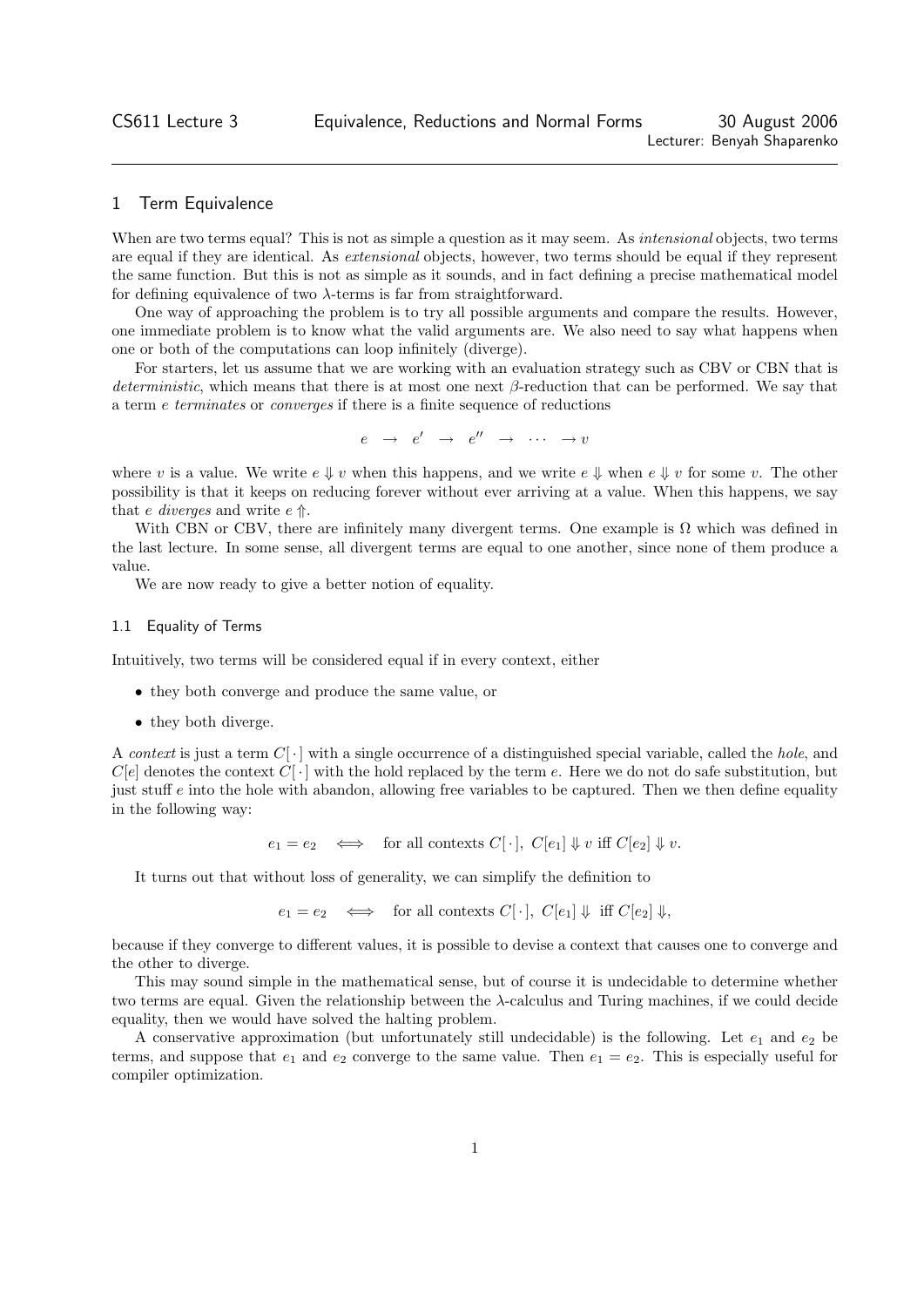### 2 Rewrite Rules

#### 2.1 Recap—β-reduction

Recall that  $\beta$ -reduction is the following rule:

$$
(\lambda x.e_1)e_2 \stackrel{\beta}{\longrightarrow} e_1\{e_2/x\}.
$$

An instance of the left-hand side is called a redex and the corresponding instance of the right-hand side is called the contractum. For example,

$$
\lambda x. \underbrace{(\lambda y. y)x}_{\beta \text{ redex}} \xrightarrow{\beta} \lambda x. x
$$

Note that in CBV,  $\lambda x.(\lambda y. y)x$  is a value (we cannot apply a  $\beta$ -reduction inside the body of an abstraction) so we cannot apply this reduction.

#### 2.2  $\alpha$ -reduction

In  $\lambda x.xz$  the name of the bound variable x doesn't really matter. This term is semantically the same as  $\lambda y_i y_z$ . Renamings like that are known as  $\alpha$ -reductions. In an  $\alpha$ -reduction, the new bound variable must be chosen so as to avoid capture. If a term  $\alpha$ -reduces to another term, then the two terms are said to be  $\alpha$ -equivalent. This defines an equivalence relation on the set of terms, denoted  $e_1 = \alpha e_2$ .

Recall the definition of free variables  $FV(e)$  of a term e. In general we have

$$
\lambda x.e \quad =_{\alpha} \quad \lambda y.e\{y/x\} \text{ if } y \notin FV(e).
$$

The proviso  $y \notin FV(e)$  is to avoid the capture of a free occurrences of y in e as a result of the renaming.

When writing a  $\lambda$ -interpreter, the job of looking for  $\alpha$ -renamings doesn't seem all that practical. However, we can use them to improve our earlier definition of equality:

If 
$$
e_1 \Downarrow v_1
$$
,  $e_2 \Downarrow v_2$ , and  $v_1 =_\alpha v_2$ , then  $e_1 = e_2$ .

We can create a *Stoy diagram* for a closed term in the following manner. Instead of writing  $\lambda x.(\lambda y.y)x$ , we write  $\lambda \cdot (\lambda \cdot \cdot)$  and connect variables that are the same by edges. Then  $\alpha$ -equivalent terms have the same Stoy-diagram.

### 2.3  $\eta$ -reduction

Here is another notion of equality. Compare the terms e and  $\lambda x$ . ex. If these two terms are both applied to an argument  $e'$ , then they will both reduce to  $e e'$ , provided x has no free occurrence in e. Formally,

$$
(\lambda x.e_1 x)e_2 \xrightarrow{\beta} e_1 e_2
$$
 if  $x \notin FV(e_1)$ .

This says that e and  $\lambda x$ . ex behave the same way as functions and should be considered equal. Another way of stating this is that e and  $\lambda x$ . ex behave the same way in all contexts of the form  $[\cdot]e'$ .

This gives rise to a reduction rule called  $\eta$ -reduction:

$$
\lambda x. ex \xrightarrow{\eta} e \text{ if } x \notin FV(e).
$$

The reverse operation, called  $\eta$ -expansion, is practical as well.

In practice,  $\eta$ -expansion is used to delay divergence by trapping expressions inside  $\lambda$  terms.

The  $\eta$  rule may not be sound with respect to our earlier notion of equality, depending on our reduction strategy. For example,  $\lambda x$ . ex is a value in CBV, but reductions might be possible in e and it might diverge.